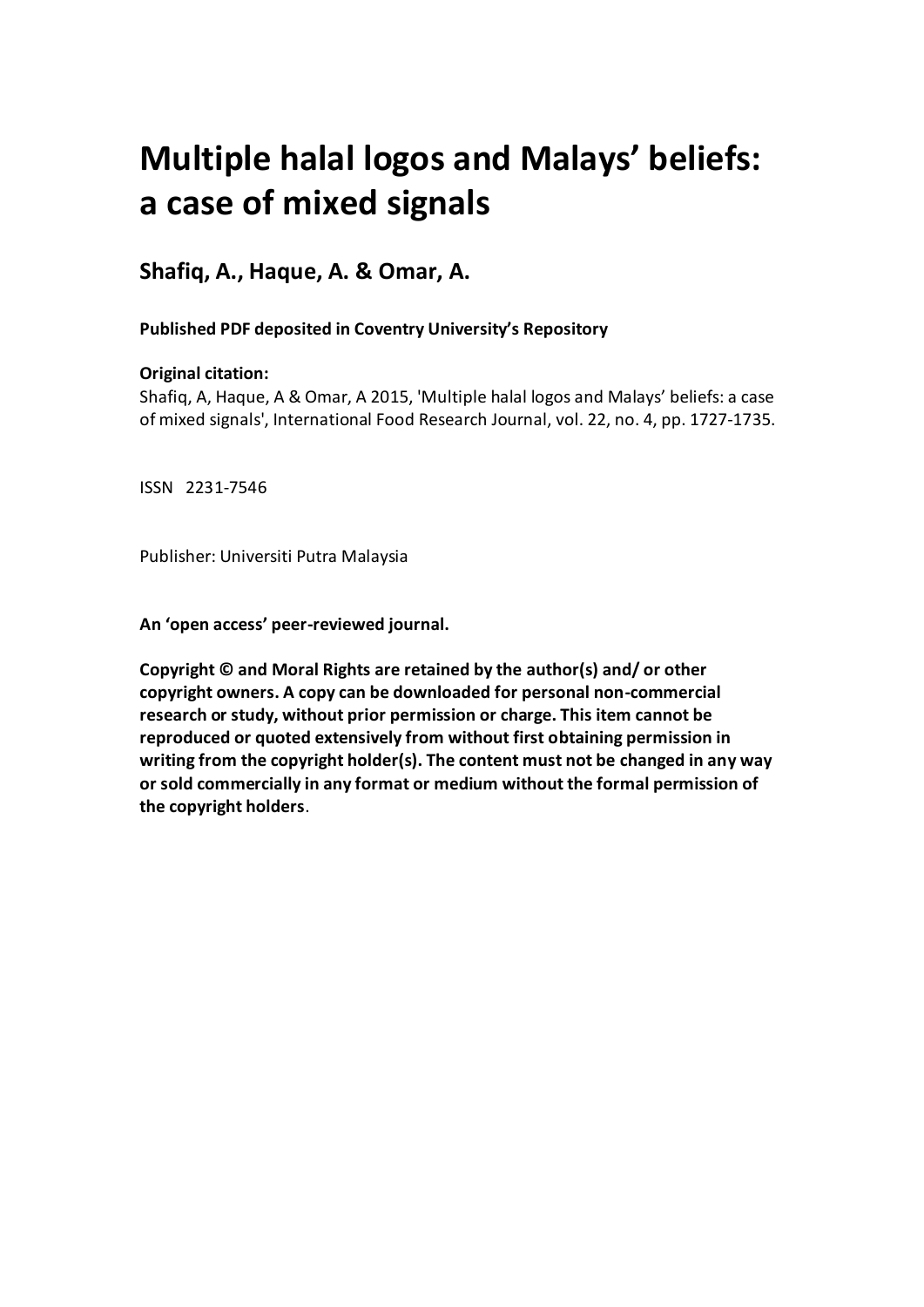

# **Multiple halal logos and Malays' beliefs: a case of mixed signals**

<sup>1\*</sup>Shafiq, A., <sup>2</sup>Haque, A.K.M. and <sup>2</sup>Omar, A.

*1 Taylor's Business School, Taylor's University (Lakeside Campus), No. 1 Jalan Taylor's, 47500 Subang Jaya, Selangor Darul Ehsan, Malaysia 2 Department of Business Administration, Kulliyyah of Economics and Management Sciences, International Islamic University, Malaysia*

**Article history**

#### **Abstract**

*Received: 24 July 2014 Received in revised form: 6 December 2014 Accepted: 22 December 2014*

#### **Keywords**

*Halal JAKIM Fake/true Halal logo Malaysia*

The *halal* logo(s) issued by JAKIM tend to confuse consumers as they greatly lacked information about the genuine *halal* logo. This was found by conducting open ended, but structured interviews from 20 Malays and showing them 10 *halal* logos (9 original and 1 fake) to see whether they could recognize the fake from the originals. This research found that while all the respondents had difficulty in differentiating the real *halal* logo from the fake, they all preferred a single, unified *halal* logo to end the confusion. This finding holds serious implications for JAKIM: it needs to extend efforts to educate people about the in-practice *halal*  logo, without which many people would remain in the same confusion. This bears particular importance for the religious food requirements of Muslims as genuine halal logo determines the permissibility of food being taken.

© All Rights Reserved

# **Introduction**

Whether a product is *halal* or not critically impacts Muslims' consumption decisions, say Ismaeel and Blaim (2012). They say that although Muslims have always been watchful of this, the halal regulation and certification system was opined and developed only in the 1970's, fuelled by the entry of many western food chains in Muslim markets. Many of them were not following the Islamic food production standards, making it imperative to develop a system which would give Muslim consumers confidence in the food they were taking.

Products certified as *halal* and bearing the *halal*  logo are endorsed for their quality which cannot be ascertained by an individual consumer (Abdul *et al.,* 2009; Arham, 2011). It also assists Muslims in choosing products as permitted in Islam (De Run and Ming, 2011; Mahmood, 2011). The same authors say that *halal* certification is an official document that permits the producer/vendor of some merchandise to display *halal* logo on the products and on the point of sale/operation. Merely knowing and accepting a product/service as *halal* does not warrant the use of halal logo. One has to go through a defined process specified by the authorized agency.

In Malaysia, *Jabatan Kemajuan Islam Malaysia* (JAKIM) and *Jabatan Agama Islam Melaka (*JAIM) are the two authorities dealing with halal certification (Mahmood, 2011) in four product categories: food products; non-food products; restaurants and

food premises; and slaughter houses and logistics (Habib, 2012). Previously there were two types of halal certifications in Malaysia; one for national and international markets, while the other was only for national markets (Mahmood, 2011), resulting in two different halal logos (Figure 1). In 2012 the government decided to nullify the state authorities' while keeping only JAKIM's *halal* logo (Habib, 2012). Yet, the color of *halal* logo in Malaysia could be modified to suit a product's packaging, as desired by the manufacturer (Mahmood, 2011). This lead to a potential problem: "a pile up of halal certifications granted by the authorized bodies… made the consumers confused while selecting goods and food products because [of] various types of *halal* logo" (Mahmood, 2011). This confusion, on the other hand left a ripe ground for many short-cut entrepreneurs who tried to benefit from the situation by introducing fake halal logos, as shown in figure 2 (Mohd. *et al*., 2008).

Pittard *et al.* (2007) write about the importance of a company's logo that they, along with providing instant recognition, are tools for transnational recognition. Shea (2013) writes that one may not be able to recognize thousands of logos, but one does notice a change in it. A potential problem arises from the situation described above; that of confusing the consumers about the authenticity of *halal* certification, the permissibility of food to be consumed, and thus on the functioning of the certifying authorities. Specially when the official website of JAKIM *(www.halal.gov.*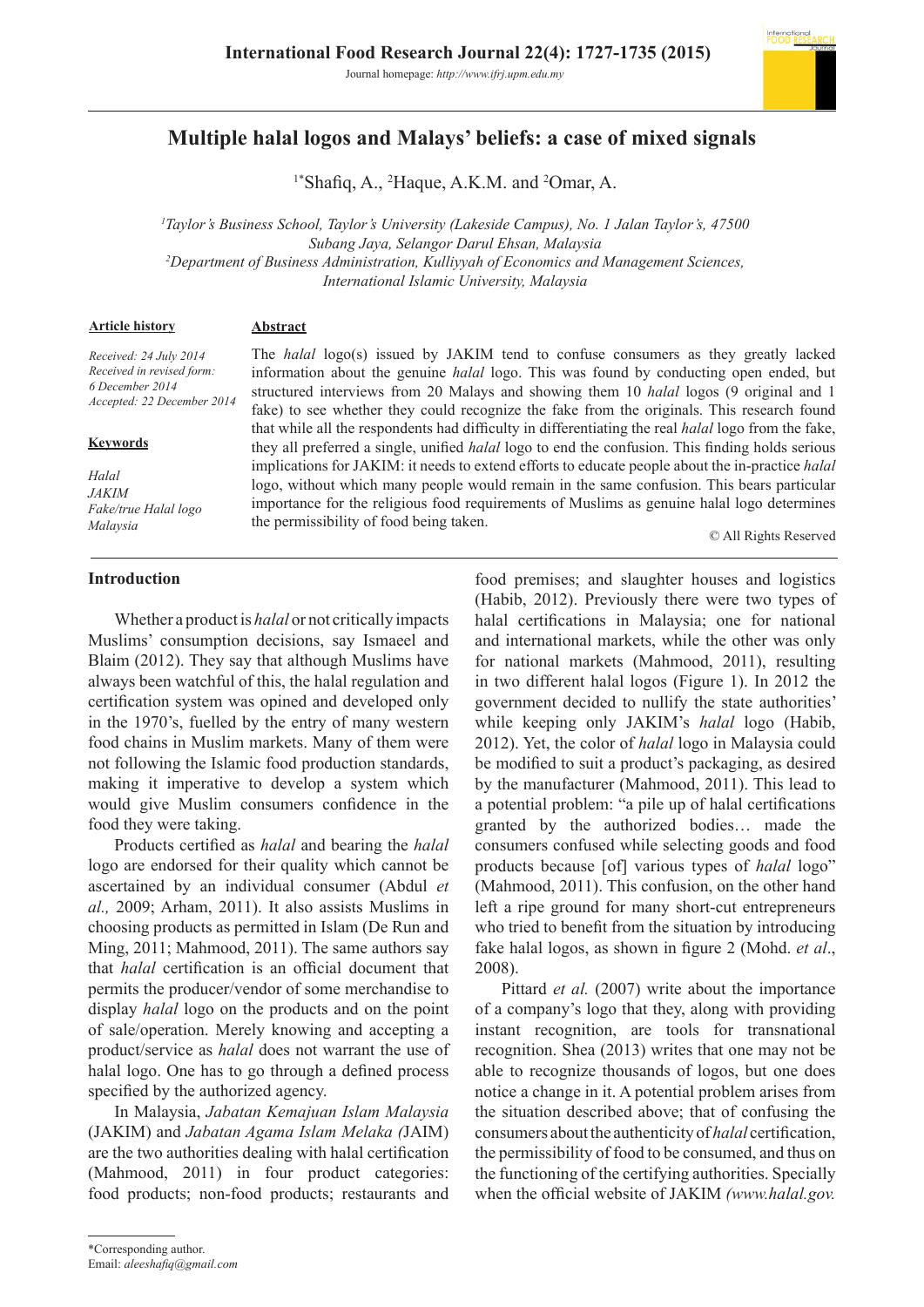

Figure 1. Certified halal logo by JAKIM (left) and JAIN/ MAIN (right) (source: Mohd. *et al.*, 2008)



Figure 2. Some fake halal logos in practice (source: Mohd. *et al*., 2008)

*my)* posted on March 01, 2012 that from February 01, 2012, all holders of Malaysian *halal* certificate for food categories should adopt only a uniform logo by JAKIM (JAKIM, 2012) (Figure 4, logo B).

Aggravating this confusion is the fact that there are several private organizations issuing halal certification in Malaysia, not recognized by JAKIM. It only recognizes *halal* certificates by itself, MAIN, JAIN, or certain foreign Islamic organizations (Halal Malaysia, n.d.) (Figure 3).

#### *Objective and significance of the study*

This research aims to find out the knowledge and beliefs of end consumers about the existence of multiple *halal* logos on different products in Malaysia. Muslim market is huge and is growing rapidly (De Run and Ming, 2011; Mahmood, 2011). The Pew Research Center forecasts Muslim population to grow from 1.6 billion in 2010 to 2.2 billion by 2030 – that is an increase of 35%. This growth rate will be twice that of non-Muslim population, and by 2030, Muslims will comprise 26.4% of World's total population (Andrew, 2011). This trend has been termed as one of the most significant opportunities for businesses by many authors, for example Alserhan and Alserhan (2012) term Muslims as the fourth billion segment group after China, India, and women. These trends cannot be ignored if a business eyes profits. Consequently, products and promotions have started targeting this segment specifically,



Figure 3. Halal logos not recognized by JAKIM (Habib, 2012)



Figure 4. The logos used in this study

which underscores the importance of *halal* and its related concepts.

Studies on *halal* logo in Malaysia have been conducted in the realm of its importance (Mahmood, 2011), consumers' price perception of products bearing *halal* logo (De Run and Ming, 2011), and its trade value for sellers (Abdul Rahman *et al*., 2014; Salindal *et al*., 2014). The research in hand being exploratory in nature, concentrates on consumer side of the trade, while holding critical importance for the manufacturers and policy makers.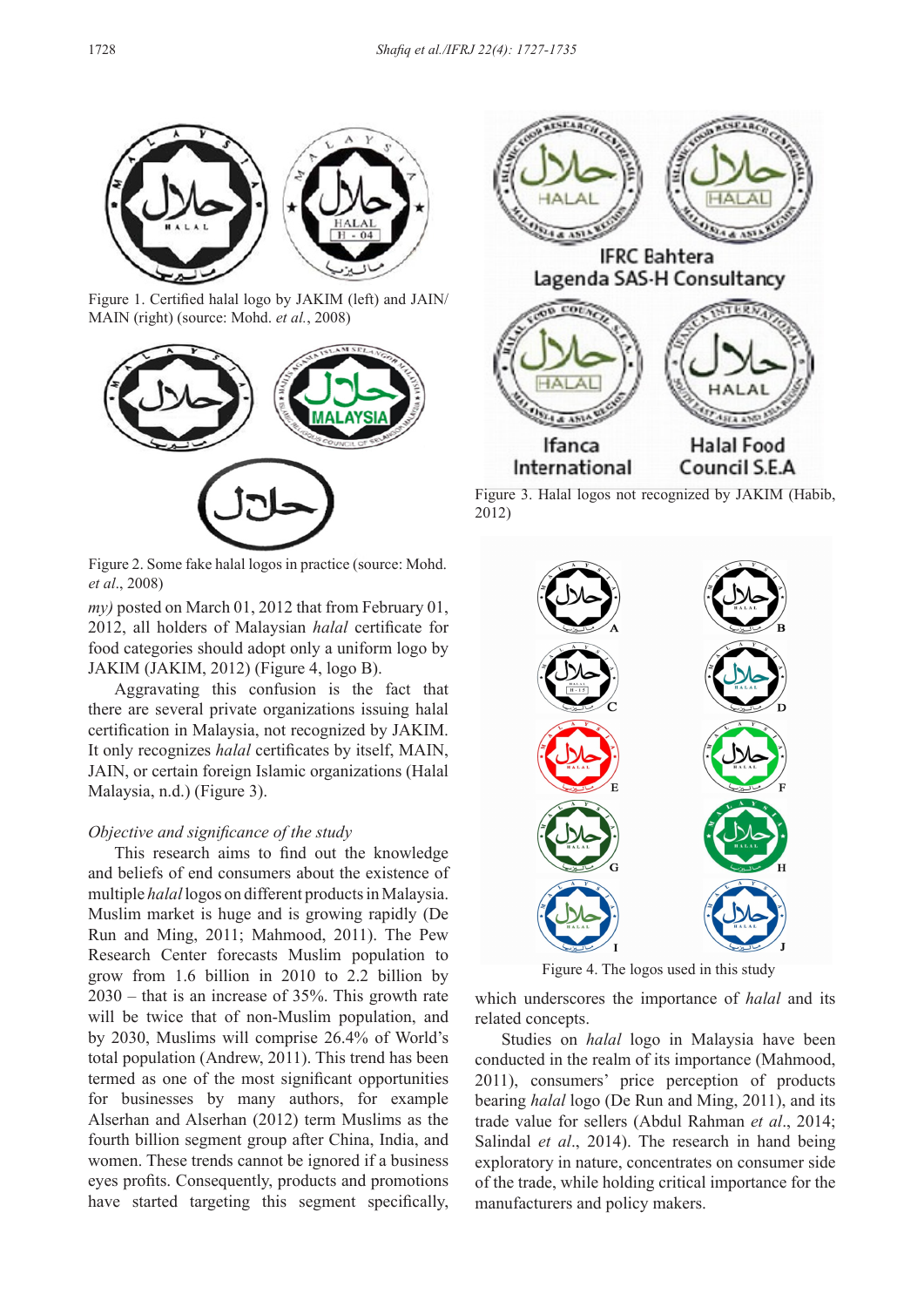### *Brief relevant literature*

#### *Religion and consumer behavior*

Despite globalization, religions still play a major role in forming attitudes and influencing social and consumer behavior (Rice and Al-Mossawi, 2002; De Run *et al.*, 2010; Al-Hyari *et al*., 2011; De Run and Ming, 2011; Sandikci and Ger, 2011; Behravan *et al*., 2012). Religion is an integral part of any culture and this fact particularly interests marketers to explore its role in consumption. Consumers see all marketing messages and make choices through the lens of religion (Bonne *et al.*, 2007; De Run *et al*., 2010; Khraim, 2010; Haque *et al*., 2011; Naseri and Tamam, 2012). The same is said by Al-Hyari *et al.*  (2011) that buying behavior is not restricted to social, political, or economic opportunities, but within this equation is also a function of culture within which the consumer lives. Alam *et al.* (2011) add that in the theory of consumer behavior, culture and subculture form the central point. Within sub-cultural groups (national, religious, racial, and geographical) religion affects human behavior the most. Religious teachings significantly influence Muslim consumer behavior, especially if it is in a Muslim market (Alserhan, 2011). Talking about the impact of Islam, Salam (2012) writes that Islam has a deeper impact and more influence on its followers when compared to other main religions. Hussain (2010) affirms this after researching Muslim Americans saying that their faith is the onus of all their purchase decisions.

# *Of halal – nature and scope*

Islam is "… a complete, self-contained ideology which regards all aspects of our existence – moral and physical, spiritual and intellectual, personal and communal – as parts of the individual whole which we call 'Human life'" (Akhter *et al*., 2011). This notion is endorsed by several others like Riaz (1992), De Run *et al.* (2010), Alam *et al.* (2011), and Wilson and Liu (2011). Its teachings are not meant for selective spheres of life, nor does it leave things unattended. It guides its followers completely, till the end (Akhter *et al.*, 2011).

Islam directs its followers to compliance to its principles, called *Shari'ah.* Under this, there are certain permissible things termed as *halal* while there are others which are not *halal.* While the concept of *halal* needs no introduction, it refers to anything that is permissible; literally it means any *food* that is permissible in Islam (Bonne *et al.*, 2007; Lada *et al*., 2009; Alam and Sayuti, 2011; and Rajagopal *et al.,* 2011).

Allah (SWT) permitted Muslims to eat certain things and has forbidden others (*Al-Baqarah*: 168; *Al-Maida*: 88). "The *'halalness'* of a product goes beyond ensuring that the food is pork-free" say Badruldin *et al*. (2012). The non-*halal* (or *haraam*) animals also include carnivores, amphibians, and all insects (with an exception of grasshopper). Intoxicants of any kind are absolutely not permissible (Chan, 2011; Chowdhury, 2011/2012). Abdul *et al.* (2009) add that on their appearance, *halal* and non-*halal* products would be same. So, to be termed *halal* they have to be produced, transported, processed, handled, delivered, packaged, served etc. in a *Shari'ah* specified manner; otherwise they cannot be labeled *halal* at least. Chan (2011), Mahmood (2011), and Badruldin *et al*. (2012) add that above these requirements the meat from halal animals such as poultry and herbivores should also adhere to the slaughtering principles laid down in Islam. In addition the food should be hygienic, kept in clean sanitary conditions, and should not be harmful to human life in order to become *halal.* Abdul *et al.* (2009) term *halal* as a product attribute which refers to its nature, source of its origin, the process of producing it, and whether the issue of animal welfare and sustainability has been addressed or not.

The word *halal* is not only restricted to food items, but extends to toiletries, pharmaceutical, cosmetics, and even services (Lada *et al*., 2009). *Halal* certification is extended to other diverse natured items as: *halal beverages, halal agriculture (fruits and vegetables), halal logistics, halal chemicals,* even *halal chocolates* (Nestle), *halal (and) technology, halal hospitality*, and *halal (and) vegetarianism* (non-italicized in original), say Rajagopal *et al.* (2011). Ismaeel and Blaim (2012) report *halal* entertainment and a *halal* social network – Salamworld (www.salamworld.com), while Ramli and Azmi (2013) add *halal* surfing (halalsurf.com) to the list.

#### *Of halal logo – importance*

The concept of *halal* food certification has now ascended beyond religion to become a global certification for clean, hygienic, and food that is safe for consumption (Abuznaid, 2012). Several reasons highlighted for this shift are: consumers' concern for clean and hygienic food, international agencies' attention towards producers' practices, and the growth of Muslims in terms of population and awareness (Lada *et al*., 2009; Alam and Sayuti, 2011; Mahmood, 2011; Salleh and Ramli, 2011/2012; Badruldin *et al.*, 2012).

Alserhan (2011), from a conflict persepctive says that multinationals' pursuit for Muslims' market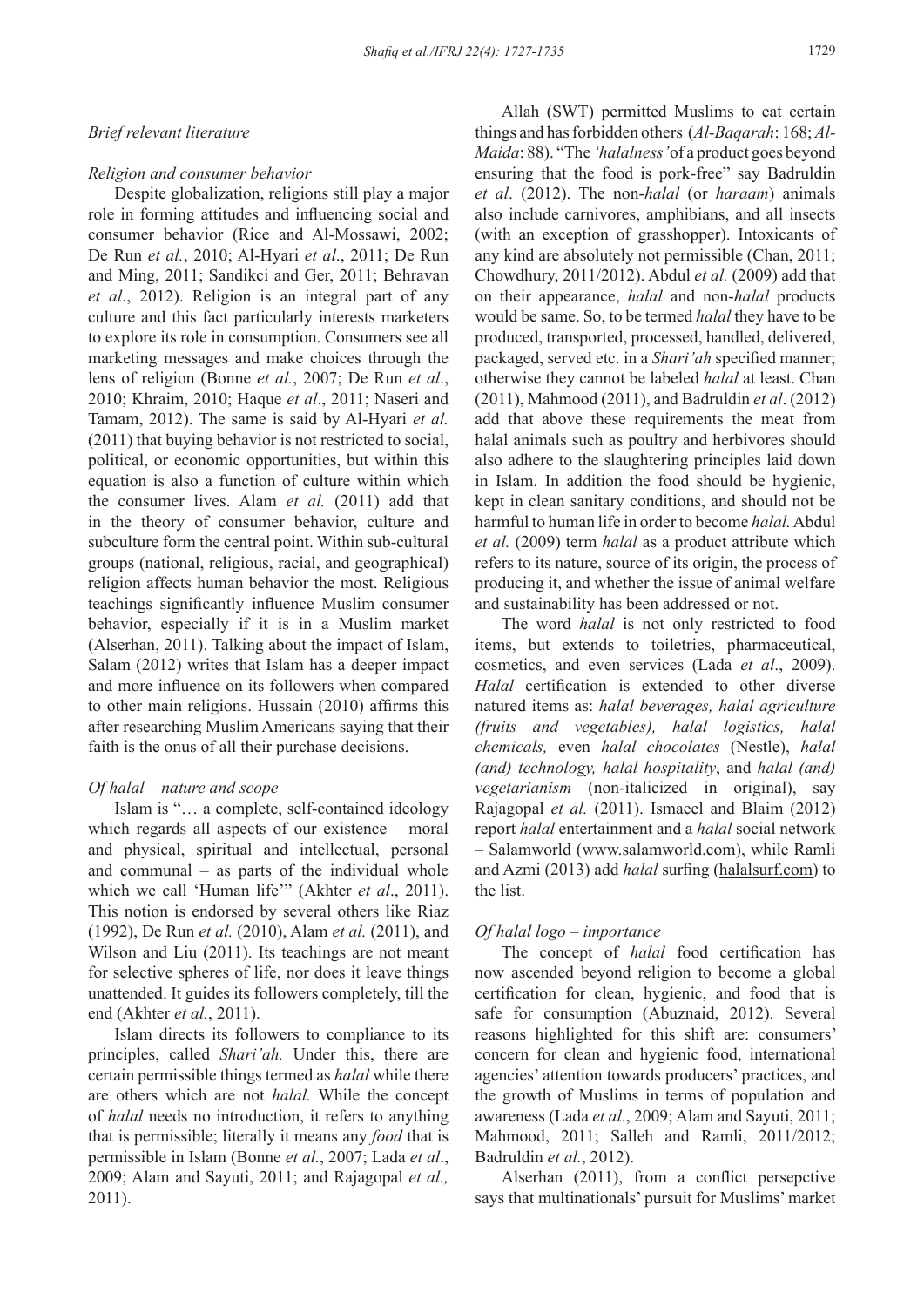has put even the long-accepted *halal* products to dispute in an effort to label it *'halal'*. This is because eventual creation of more awareness of *halal* benefits the MNCs as it ultimately leads back to their factories

Nevertheless, according to Rajagopal *et al*. (2011) and Jamal (2011/2012) consumers can fearlessly purchase a product that is *halal* certified. This carries potential for marketers and manufacturers as *halal*  certification provides an independent third-party assurance which customers value. Rajagopal *et al.* (2011) quote *The Halal Monitoring Committee* of UK saying that manufacturers are trying to gain consumer confidence and consolidate their existing market and sales strategies by seeking *halal* certification.

Similarly, a research was carried out on business students in UAE to find their views regarding *halal*  certification. When asked about *halal* certification, most respondents classified any product as *halal* that had a *halal* sign or logo, or any other stamp from the government (Rajagopal *et al.*, 2011). Habib (2012) enorses this by quoting a Malaysian food manufacturer who claims that "70% of his customers are Malays and without the JAKIM *halal* [small caps and non-italic in original] sticker, many would stop buying his products because they would be wary." Having a *halal* logo would be a comparative advantage over those without it, claim Salleh and Ramli (2011/2012).

In Malaysia, Abdul *et al.* (2009) found that Muslims were more concerned with the *halal* logo and food ingredients than other major religious groups. Malays scored more on the same dimensions when stood against other major ethnic groups. In the same research, after focus group interview it was found that for a Muslim woman, the concept of *halal* entails the *halal* logo foremost, along with the premises where the product is sold, as well as the religion of the seller. And this certification is perhaps the only way to ensure the product is *halal*, claim the same authors.

On the contrary, continued emphasis on *halal*  certification has lead to malpractices where producers illegally label their products *halal.* In UK, the Muslim Council of Britain reported that around 90 percent of the meat labeled and sold as *halal* in UK may not have met the Islamic requirements of slaughter (Abdul *et al*., 2009). And that in UK, majority of Muslims lack faith in big supermarkets and will only look for a Muslim vendor to assure themselves of the meat being *halal*, says the same source.

In Malaysia, Abdul *et al.* (2009) say, the perception about *halal* logo is formed from: (1) inconsistent definition of *halal* pertaining to animal slaughtering (2) misuse of *halal* logo by individual firms (3) brand names rhyming with Arabic names (4) display of Quranic verses to indicate Muslim ownership and *halal* food serving, and (5) underperformance of authorities in curbing the misuse of *halal* logo.

Sometimes it also appears that Malaysia is pushing the *halal* concept too far, says Habib (2012). Manufacturers are demanding *halal* certifications for things as absurd as furniture, knee replacements, chicken eggs, and even *live* goats. While on the other hand customers also act the same. One Arab in a trade fair in Kuala Lumpur was stunned when a customer asked about his *dates* being *halal.* To conclude, Habib (2012) says that manufacturers deem *halal* certification as a "marketing tool".

# **Materials and Methods**

# *Data collection tool*

This is a qualitative exploratory research and as such implies the use of qualitative data collection techniques (Schiffman and Kanuk, 2007). In-depth semi structured interviews were the most apt choice for data collection. It allowed the researcher to ask similar questions from all the interviewees and probing whenever needed, which helped in gathering rich data, most useful for exploratory studies. This research involved conducting 20 in-depth interviews, which is a common benchmark for similar exploratory studies (Jan *et al.*, 2011).

#### *Sample size*

Qualitative, exploratory studies use "small, nonprobability samples (and) the findings are generally not representative of the universe under study" (Schiffman and Kanuk, 2007). Hence, the interviewees were contacted on a non random basis, primarily applying researchers' judgment on who can be a potential respondent, depending on some predetermined criteria.

In the present research, besides the above mentioned profile, a respondent had to be a customer/ consumer too. Thus, the potential respondents were first asked whether they go for grocery shopping or not. Only upon an affirmative response did the interview sessions begin.

# *Respondents' profile*

A typical interviewee was *Malay* implying her to be a Muslim. This condition also assumed that the interviewee has been living in Malaysia for an ample amount of time to have sufficient knowledge about JAKIM's *halal* logo. All the interviewees were graduate/postgraduate students, who at the same time did most of their shopping themselves,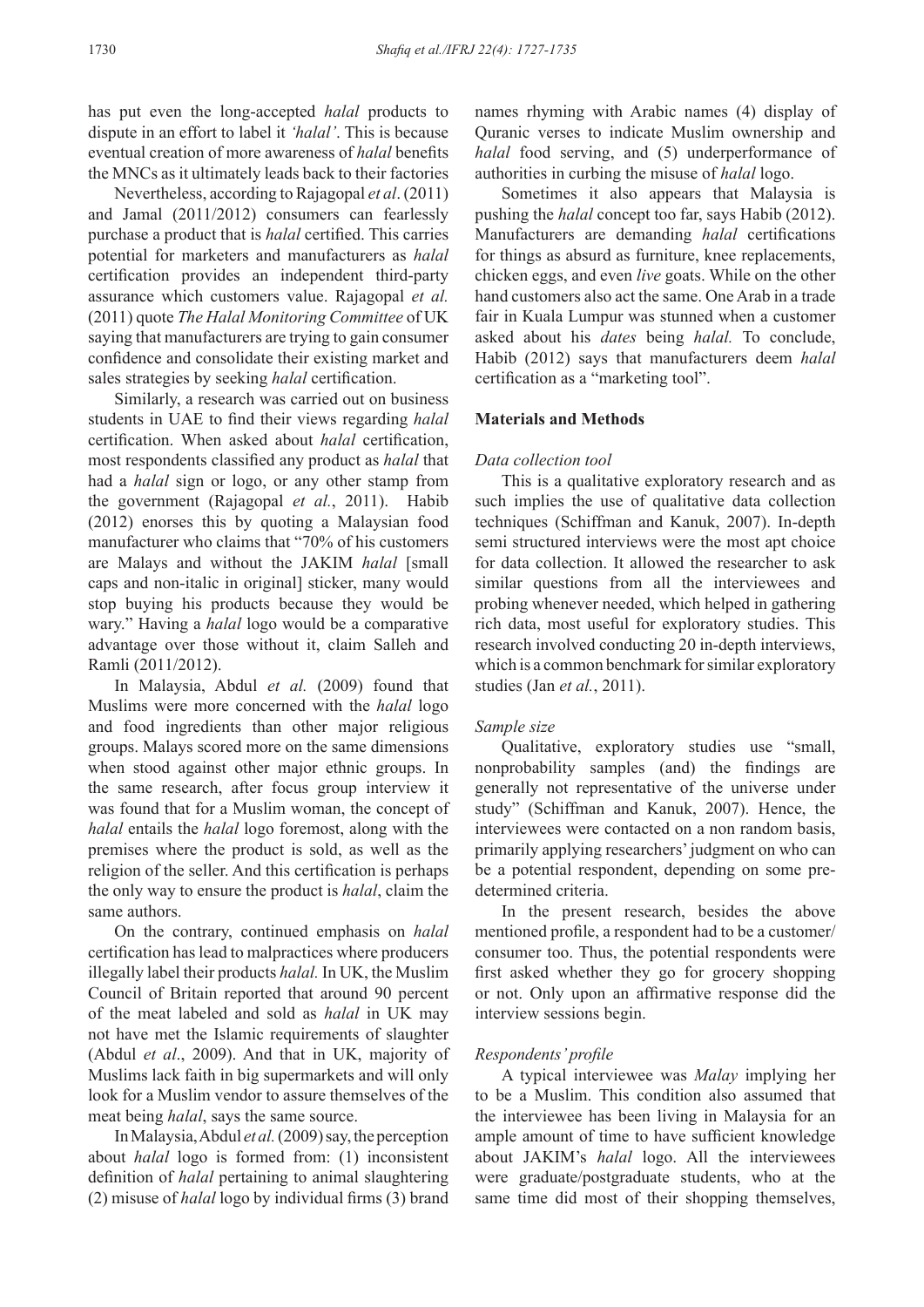hence representing end-consumers. Consequently, this study represents general consumers', not only students', knowledge and beliefs about multiple *halal* logos.

Then, the logos presented to the respondents were same as they were in common practice for consumers, irrespective of whether she is a student or not. So its awareness is not dependent on one's being a student or otherwise. Similarly, the products on which these and similar logos appeared were not only meant for students but for consumers in general; hence the use of students is justified here.

# *Interview setting*

The method adopted and the questions posed sought the interviewees' knowledge and beliefs about multiple *halal* logos. The average length of an interview was 22 minutes. After seeking prior consent of the interviewees their responses were audio recorded.

The interviewees were shown various *halal* logos currently in practice in Malaysia (Figure 4 for all logos used). A counterfeit logo (logo A) was placed to meet the main objective of the study, i.e., to check if respondents have sufficient knowledge to tell fake from the real ones. These logos were displayed in the form of a *PowerPoint®* presentation, one logo per slide, and labeled *Figure A* till *J*. This ensured that the interviewees concentrated on one logo at a time and did not make comparisons among the logos prior to answering any question.

Two of the questions were taken from Abdul *et al*. (2009) where they interviewed subject matter experts by asking *"what criteria are you looking for when you buy your food?"* and *"can you explain the meaning of 'Halal food'?"*. The third question was an adaptation from the same source. The interviewees were asked *"what do you think about these halal logos/certifications?"*, while showing the slides. One last question sought their opinions in terms of multiple *halal* logos. Along with main questions, certain supplementary questions were also asked to guide the interviewees.

# *Data analysis*

The interviews were transcribed manually, using *Microsoft Word*® and *Windows Media Player* (Jan *et al*., 2011). The audio file was played first with 50% playback speed to ensure nothing was missed, and then at normal speed to incorporate the intonation and pauses in between. The data files obtained thus were peered for themes. Upon identification, each theme was highlighted with distinct color. These were then assembled into another file, depending on their colors, to form overall themes (Jan *et al.*, 2011).

#### **Results and Discussion**

#### *Halal logo recognition*

None of the interviewees could correctly recognize more than two logos. For some, the only true *halal* logo was logo 'B' and none else, since it was black and white. Some even commented that they had never seen the colored ones, so they are fake altogether.

One interviewee thought only logo 'G' and 'B' were genuine, saying:

"What I think is I [did] see only two colors. I mean I have probably seen the green one; the green logo and the black logo only. Not the rest."

Another answered similarly, referring to logo 'B':

"…the normal one is like black, right? There is no color in it, the normal one [but] if that as some colors, I think it is fake."

When thinking of genuine *halal* logo, one referred to logo 'B' and said:

"… usually its black, anywhere we go, usually it is black in color."

Failing to recognize any, one ranked all in terms of how fake one was over others. Referring to logo  $\cdot$ B':

"… I guess the most less fake is the black one. I mean the less fake in ranking I put is this one. The rest I haven't seen them, or I do not recognize them. Figure B is the most genuine."

One respondent initially termed logo 'A' as genuine because it was typical black and white:

"I think it's [this] one… is true. Figure A is the real one. And the rest [are] not! None of them… for the colored ones the reason is the same that the original logo should be black and white only."

This respondent, however, changed her statement in favor of logo 'B' after reviewing the logos:

"… oh I see! It's not figure A [but] its figure B that is real [while] figure A is not. [Because] in figure B there is *halal* [written] here, which is not in Figure  $A$ "

One respondent negated seeing all logos, other than logo 'B', saying:

"And the others, I [have] never seen. Because *halal* logo [is] only black and white. [I have] only seen this one. I am not sure, but I [have] never seen these kind[s] of *halal* logo with the colors; red, white, blue, never seen these."

Another could not differentiate between logo 'H' and 'B', but still preferred it to be black and white:

"Figure H and B is the same right, just the color is different. They are same, just the color is different.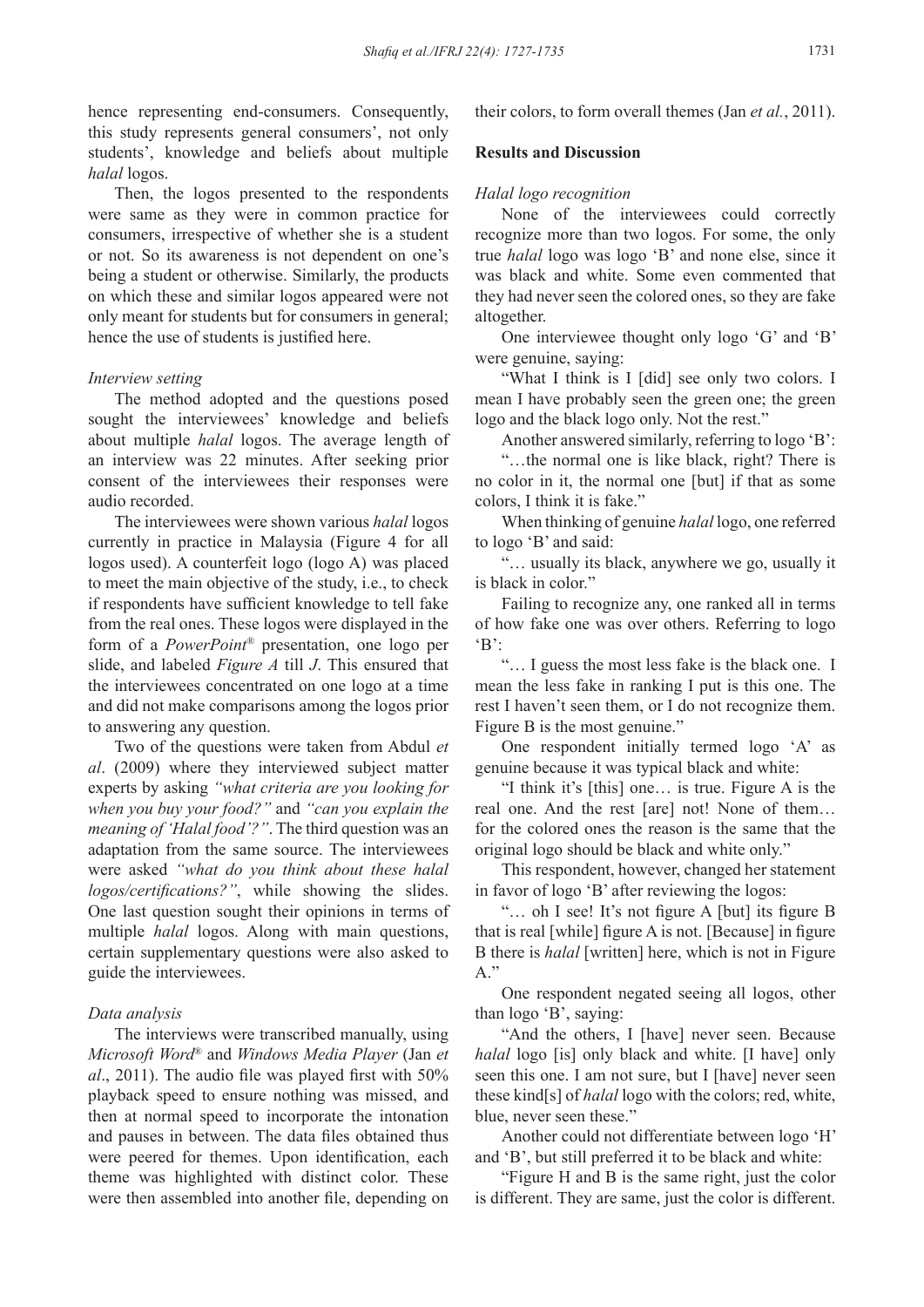But for me, I am more confident to use the black color [logo] as a referent for the *halal* logo. Even though they are same in color same in their pattern."

One interviewee commented in disbelief on seeing so many *halal* logos:

"Can I ask you something, is this logo [are these logos] all available in Malaysia or did you just created [them] for the sake of this interview?"

The same interviewee could not decipher anything out of the logos, so in confusion she just said:

"The only thing I can say is this logo [Figure A, B, and C] just to say there are [is] some extra information [in them]. Then at the end you have come with different colors… So I don't know which one is genuine."

The last two comments only confirm what has been said above, that the original logo is only black and white, logo 'A':

"And this, I think only this logo seems to be the right logo from JAKIM [while] the rest are fake."

"It must be black one only… the original one."

#### *Beliefs about multiple halal logos*

After revealing the true nature of all the figures in the interview, the interviewees were asked to give their opinion about the existence of multiple *halal* logos. All of them, except one, suggested one standardized *halal l*ogo to be used across Malaysia, lest consumers get confused. It confirms what Mahmood (2011) has said that in the absence of a uniform logo, people tend to get confused.

"I think the issue itself is, that they are multiple, they shouldn't be multiple. It should be standardized into one."

"So in my opinion these Islamic governing bodies should come up with one standardized logo."

Two interviewees metaphorically compared *halal* logo standardization with traffic lights, saying it becomes easier to derive meaning out of them:

"I think it should be only one color… so everyone can distinguish it. Like you make all the things simple, like all the traffic lights, it's green. Yes, make it uniform so people can really know this is the real *halal* [logo]. It will be easier."

The second respondent said that it must be only black and white if it is from JAKIM, adding to her traffic light metaphor:

"… It needs to be standardized… It's like a traffic light, everyone knows that when it turns red you need to stop and when it turns green, you can go; it's something like that. So it must be black. If this is produced by the JAKIM, it must be black, otherwise [it will] cause confusion."

One commented on *halal* logos issued by agencies

other than JAKIM. However, the point was the same, that there should be one logo only:

"… For many associations it is okay [because] sometimes certifications are given by the Malaysian government [and] also [by] other countries' associations, [but since we are talking of Malaysia only], I think there should be a standardized [logo]. Because I think when there are many different colors it might be confusing to the customers."

The presence of different *halal* logos can also cast shadows on the permissibility of product chosen, commented one interviewee:

"As for me I think it should be just one, only one logo because it can make people confuse. If they use different types of logo then people will doubt the product whether it can be eaten or not."

One interviewee stressed standardization irrespective of color, as multiple logos confuse people.

"I think JAKIM must make only one logo because it make[s] us confuse. The black and white or other color, but [it should be] only one. Because if people did not know about this, they will [get] confuse[d]. Even though they know about the logo but the color [will] make them confuse."

One interviewee called the logo as 'explanatory power' to win consumers' confidence. People will lose confidence if it is not uniform.

"Yes standardization is very important. Because you have varieties of logo, people they don't know which one is the… genuine logo… It's not a matter of the logo should be in colors. People don't care about the colors. People care about this logo is there. One logo means one united logo. If you put these colors, we don't enjoy colors. We want this one to be an explanatory power."

"The objective is one standardized logo which tells you that… this product is *halal*."

There was only one interviewee who was comfortable with multiple *halal* logos but added that JAKIM should spread awareness about them.

"My own perception [is that] this logo is just okay whether you want to make a match with the color or what. So need to make the society know about that."

# *Where is the halal logo ranked when choosing food item?*

The responses were various when asked about which product attributes were the prime factors in choosing food. Very few ranked *halal* logo as the foremost factor. This was surprising because in a country which intends to become the '*halal* hub', the *halal* logo should be seen first. It also goes somewhat against what Abdul *et al*. (2009) and Habib (2012)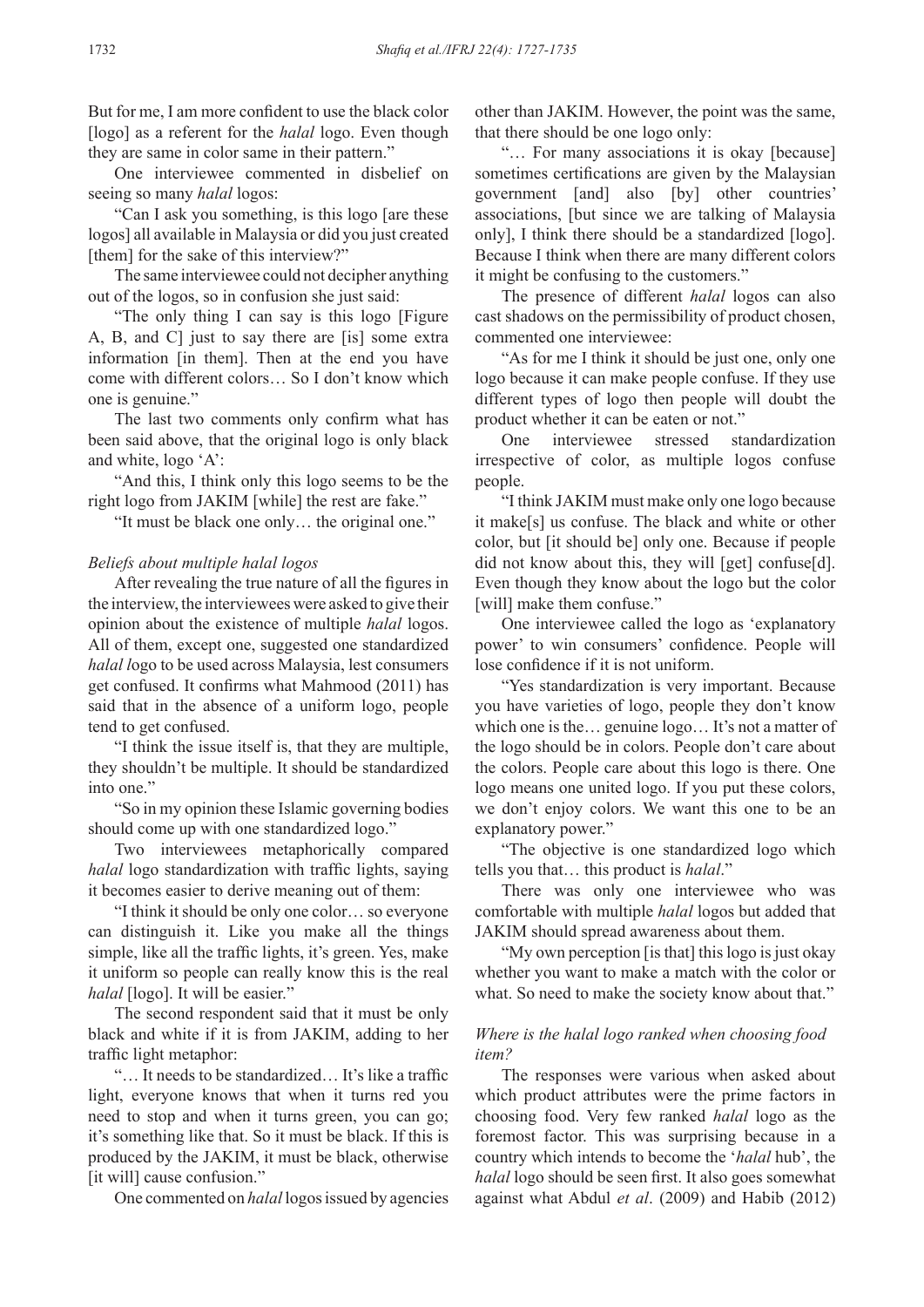have said that in Malaysia *halal* logo is the prime decision making criteria when purchasing a product.

One interviewee said:

"The first would be about the taste so, do I like the taste... The other thing that I would see if there is a *halal* logo…"

Upon asking the reason, she responded that *halal* concept is not a major concern in a Muslim country.

"This is a Muslim country; therefore, I am not too... I am not too worried."

Another interviewee also commented similarly.

"Usually, not the *halal* logo, [but] first is the brand and second would come the *halal* logo. Yes because I already know that everything that comes here is certainly with *halal* logo."

One interviewee trusted the *halal* and non-*halal* items' segregation that the vendors have usually done, while choosing products.

"To be honest, maybe if I look at twenty items, maybe only [for] one or two that I look for the *halal* logo… [and that too] if you are not sure about the item. [But with] most of them [I am] quite sure because they put their grocery in the non-*halal* [section]."

Some interviewees ranked the product attributes that they usually see, with *halal* logo at second or third, but not first.

"Before I buy the food, the first one I will look at [are] the ingredients. Then the second, okay, which country is the food from; imported from which country? The third one is the expiry date and also the *halal* logo."

"I look at the expiry date, and then the logo, *halal* logo, and the ingredients… but if I usually buy that food I just take it."

"First of all, I [will] actually look… at the product itself to my understanding whether the product is *halal* in Islamic ways and if I find that the product is a bit vague in description of physical look, I will then look for the *halal* logo itself…"

Some interviewees equated brand name, taste, and nutrition table with the *halal* logo. However, preference was given to *halal* logo.

"Beside the brand, the main particular item that I would search is about the *halal* logo first as a Muslim. So, besides [the] *halal* logo, [I] also [look for] the ingredients. The first thing is *halal* logo, then the brand, and then the ingredients."

"I look at the item whether it is delicious or not – the taste. And then of course about the *halal*, the logo of *halal*. Of course the *halal* [comes] first..."

"First and foremost of course I will look at the logo *halal* and then the nutrition table, and then the supplier, where it is manufactured, the place of manufacture and the date."

One comment conveniently summarizes the above three:

"Basically, [the] main criterion is taste and preference… Basically *halal* is a requirement, then [over that] taste is our preference. *Halal* is requirement we cannot neglect halal; then we go for taste… So from the *halal* food then we put the preference [that is] which one is more tastier, so based on that then we select."

# **Conclusion**

One very significant finding, unanimously agreed by the interviewees, is that there should be one standardized logo. Irrespective whether it is the traditional black and white logo, or colored, it should be one. Many added that JAKIM should fulfill its responsibility in letting the masses know about the in-practice *halal* logo of Malaysia and that of foreign bodies.

In the absence of information from JAKIM, the recognition of logos relied mostly on guess work than on firm knowledge. After having seen all the logos though, many changed their initial stances about the logos, further signifying their lack of knowledge. Many of them had only a faint idea of what a real *halal* logo looked like, as they tried to draw an imaginary picture of it. This was found after scanning the phrases and vocabulary used: I guess, I think, it is possible not sure though, I would consider, I cannot recall, I suppose, and the like, reckoning ambiguity. Mahmood (2011) is seconded here that a number of *halal* logos tends to confuse customers.

Majority of the interviewees admitted that *halal* logo is not the first product attribute to be considered when buying food. Many of them assumed that the food is *halal* since it is being sold in Malaysia, or that it has been separated into *halal* and non-*halal* categories. This goes somewhat against the finding of Abdul et al. (2009) that Malays were more concerend with *halal* logo than any other ethnic group in Malaysia.

These conclusions carry implications for JAKIM. Many respondents showed their dissatisfaction towards the performance of JAKIM in spreading relevant awareness towards the in-practice *halal* logo. They suggested that JAKIM should exert more efforts in disseminating to the consumer the updates regarding *halal* logo. In the absence of such information, consumers would be prone to getting deceived by fake *halal* logo, or will remain in confusion at the minimum. Further, JAKIM should also maintain strict watch over the vendors for any misconduct regarding the *halal* logo.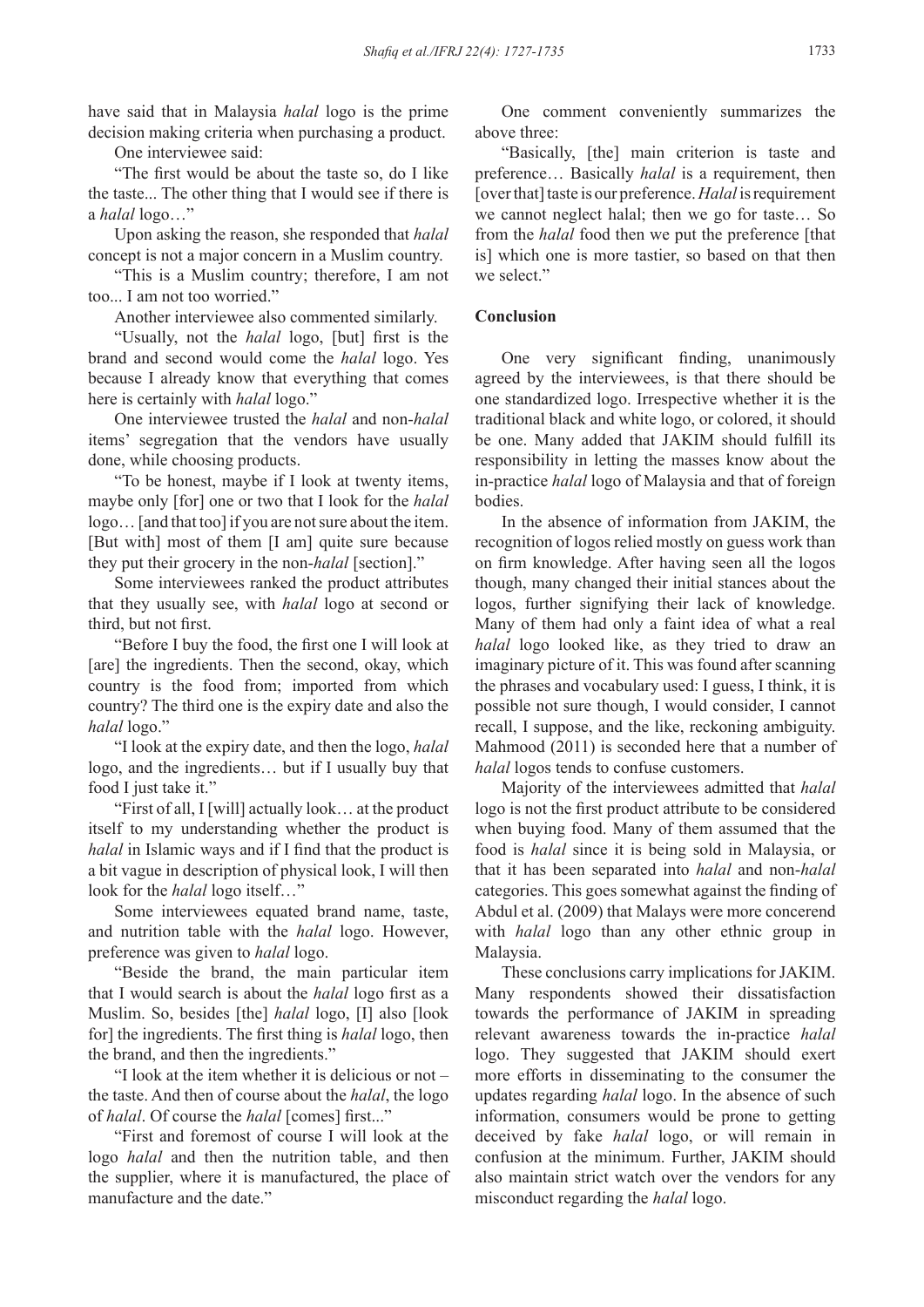This research, like any other, has limitations. Being exploratory in nature this study was restricted to only a small number of respondents which restricts its generalization. Similarly, being conducted in only one public sector university is another limitation. But the same limitations are avenues for further study. Large scale study could be conducted to affirm these findings in order to generalize these findings. Furthermore, this avenue could be explored even more by linking it with other variables like religiosity, intention to buy, and even nationality.

#### **References**

- Abdul Rahman, R., Mohamed, Z. and Rezai, G. 2014. The Awareness and Intention Towards Accepting of Malaysian Halal Certification and Malaysia as Halal Hub Among the OIC Members Food Manufacturers. In 2nd International Conference on Management from an Islamic Perspective. Kuala Lumpur: IIUM.
- Abdul, M., Ismail, H., Hashim, H. and Johari, J. 2009. Consumer decision making process in shopping for halal food in Malaysia. US-China Business Review 8(9): 40-47.
- Abdullah, K. and Ahmad, M. I. 2010. Compliance to Islamic marketing practices among business in Malaysia. Journal of Islamic Marketing 1(3): 286-297.
- Abuznaid, S. 2012. Islamic Marketing: Addressing the Muslim Market. An-Najah University Journal of Research (Humanities) 26(6): 1473-1503.
- Akhter, W., Abbasi, A. S. and Umar, S. 2011. Ethical issues in Advertising in Pakistan: An Islamic Perspective. World Applied Sciences Journal 13(3): 444-452.
- Alam, S. S., Mohd, R. and Hisham, B. 2011. Is religiosity an important determinant on Muslim consumer behavior in Malaysia? Journal of Islamic Marketing 2(1): 83-96.
- Alam, S. S. and Sayuti, N. M. 2011. Applying the Theory of Planned Behvior (TPB) in halal food purchasing. International Journal of Commerce and Management 21(1): 8-20.
- Al-Hyari, K., Alnsour, M., Al-Weshah, G. and Haffar, M. 2011. Religious beliefs and consumer behaviour: from loyalty to boycotts. Journal of Islamic Marketing 3(2): 155-174.
- Alserhan, B. A. 2011. The Principles of Islamic Marketing. Surrey, England: Gower Publishing Limited.
- Alserhan, B. A. and Alserhan, Z. A. 2012. Researching Muslim consumers: do they represent the fourthbillion consumer segment? Journal of Islamic Marketing 3(2): 121-138.
- Arham, M. 2011. Product Philosophy in Islamic Marketing. In O. M. Zain (Ed). Readings in Marketing: An Islamic Perspective, p.119-135. Kuala Lumpur, Malaysia: IIUM Press.
- Badruldin, B., Mohamed, Z., Sharifuddin, J., Rezai, G., Abdullah, A. M., Latif, I. A. and Mohayidin, M. G. 2012. Clients' perception towards JAKIM service

quality in Halal certification. Journal of Islamic Marketing 3(1): 59-71.

- Behravan, N., Jamalzadeh, M. and Masoudi, R. 2012. A Review Study of Developing an Advertising Strategy for Westerner's Companies among Middle East Countries: the Islamic Perspective. Information Management and Business Review 4(3): 107-113.
- BIBLIOGRAPHY Andrew, K. 2011. The Future of the Global Muslim Population. (T. Miller, Ed.). Pew Research Religion & Public Life Project: Downloaded from *http://www.pewforum.org/2011/01/27/the-futureof-the-global-muslim-population/* on 27/9/2014.
- Bird, C. M. 2005. How I stopped dreading and learned to love transcription. Qualitative Inquiry 11(2): 226-248.
- Bonne, K., Vermeir, I., Blackler, F. B. and Verbeke, W. 2007. Determinants of halal meat consumption in France. British Food Journal 109(5): 367-386.
- Chan, A. M. 2011. The Potential of Ethnic Marketing in Australia: The Case of Halal Foods. In O. M. Zain (Ed). Readings in Marketing: An Islamic Perspective, p. 49-69. Kuala Lumpur, Malaysia: IIUM Press.
- Chowdhury, A. J. K. 2011/2012. Perception of Halalan and Toyyeban for fish and fisheries products. Halal pages, p. 30-34.
- De Run, E. C., Butt, M. M., Fam, K. S. and Jong, H. Y. 2010. Attitudes towards offensive advertising: Malaysian Muslims' views. Journal of Islamic Marketing 1(1): 25-36.
- De Run, E. C. and Ming, L. W. 2011. Will Those Targeted Pay More? The Issue of Halal Logo. In O. M. Zain (Ed). Readings in Marketing: An Islamic Perspective, p. 161-173. Kuala Lumpur, Malaysia: IIUM Press.
- Habib, S. 2012. Halal cert a passport to success. Downloaded from HYPERLINK "*http://thestar.com. my/news/story.asp?file=/2012/4/15/nation/2012041 5071025&sec=nation" http://thestar.com.my/news/ story.asp?file=/2012/4/15/nation/20120415071025& sec=nation* on 12/4/2013.
- Halal Malaysia. n.d. FAQ (Frequently Asked Questions). Downloaded from *http://www.halal.gov.my/ehalal/ pdf/FAQ\_english.pdf* on 29/3/2013.
- Haque, A., Rahman, S. and Haque, M. 2011. Religiosity, Ethnocentrism and Corporate Image Towards the Perception of Young Muslim Consumers: Structural Equation Modeling Approach. European Journal of Social Sciences 23(1): 98-108.
- Hussain, N. 2010. Our Publications. Downloaded from HYPERLINK "*http://www.ogilvynoor.com/index.php/ publications" http://www.ogilvynoor.com/index.php/ publications* on 3/7/2013.
- Ismaeel, M. and Blaim, K. 2012. Toward applied Islamic business ethics: responsible halal business. Journal of Management Development 31(10): 1090-1100.
- JAKIM. 2012. Announcement. Downloaded from HYPERLINK *"http://www.halal.gov.my/v3/index. php/en/media/announcement/262-maklumanpenggunaan-pelekat-logo-halal" http://www.halal. gov.my/v3/index.php/en/media/announcement/262 makluman-penggunaan-pelekat-logo-halal* on 29/3/2013.